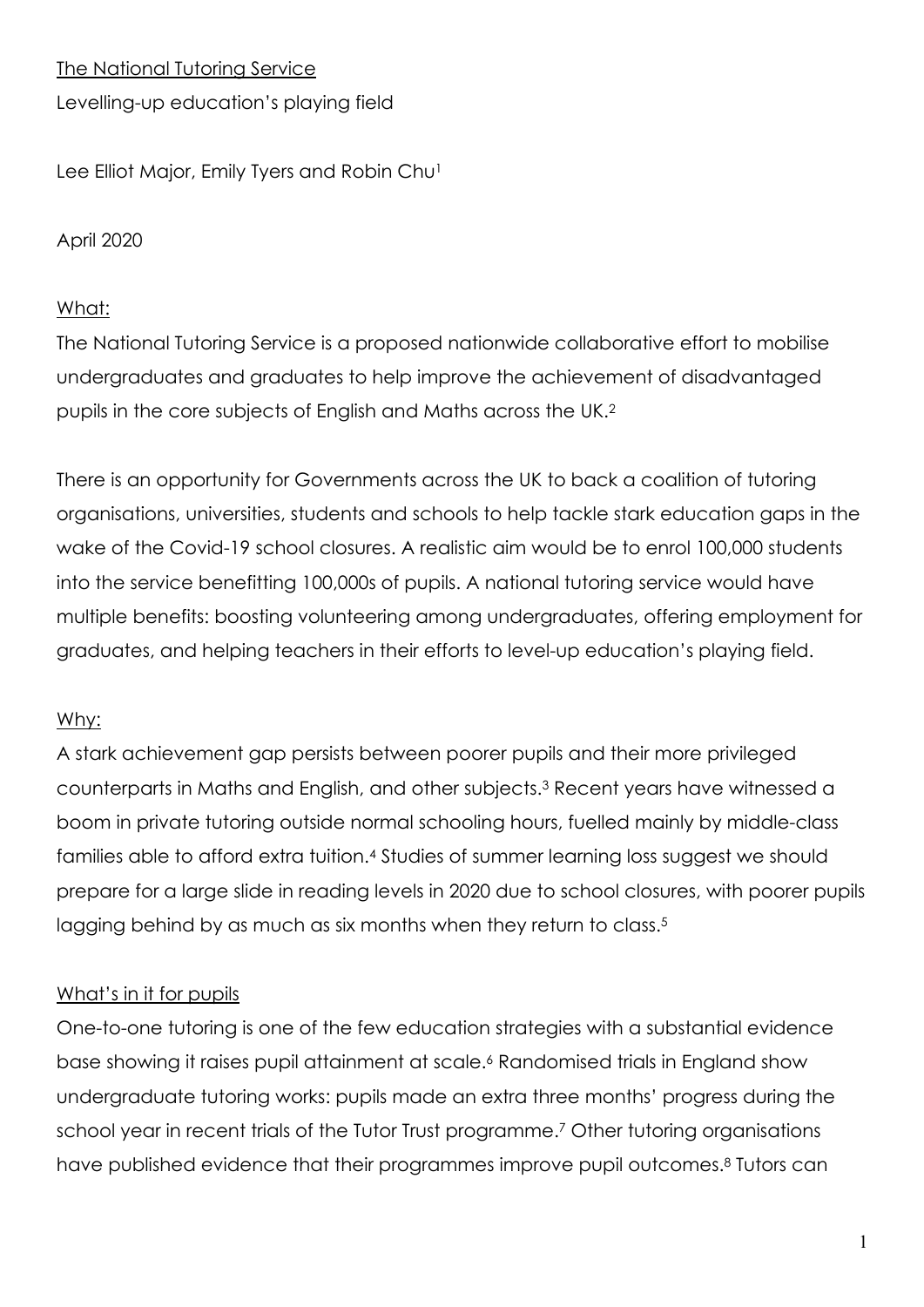also act in a pastoral capacity, supporting pupils to become more confident learners, promoting pupils' self-efficacy, and identifying any mental health needs.9

While online tutoring offers a pragmatic solution in the current context, the evidence suggests this is far less effective than face-to-face activity.10 To support pupils in hard-toreach areas such as social mobility cold spots, we suggest organisations ideally use a blended approach. This would include perhaps launching a programme at a university followed by virtual tutoring sessions and finishing with a close event in person.

## What's in it for schools

A National Tutoring Service could provide a significant boost to teachers' efforts to improve the progress of the most disadvantaged pupils. We suggest central Government recommends the service as one evidence-informed approach that pupil premium funds could be used for in schools.11 Schools decide which disadvantaged pupils would benefit most from tutoring. Primary schools could focus on disadvantaged pupils in Key Stage Two, to support vulnerable pupils as they prepare for end of primary school tests. Secondary schools could focus on disadvantaged pupils in both Key Stages Three and Four. Research shows that gaps widen during the early years of secondary school.12

We recognise the commitment and dedication schools have in serving their most disadvantaged pupils. The service would be run by organisations who already have a track record supporting schools and understand the time constraints and pressures teachers are under. A senior teacher in each school would be required to champion any tutoring support and consider the logistics of delivering the programme. The service will be coordinated and administered by tutoring organisations to ensure teacher workload is not increased.13

## What's in it for tutoring organisations

A national service would promote the work of effective charities, social enterprises and private providers already delivering a range of successful programmes deploying students as tutors and coaches. These include Action Tutoring, IntoUniversity, Tutor Trust, CoachBright, the Tutorfair Foundation, and the Access Project among others.14 We estimate that several thousand students are currently deployed as tutors for disadvantaged pupils across the country.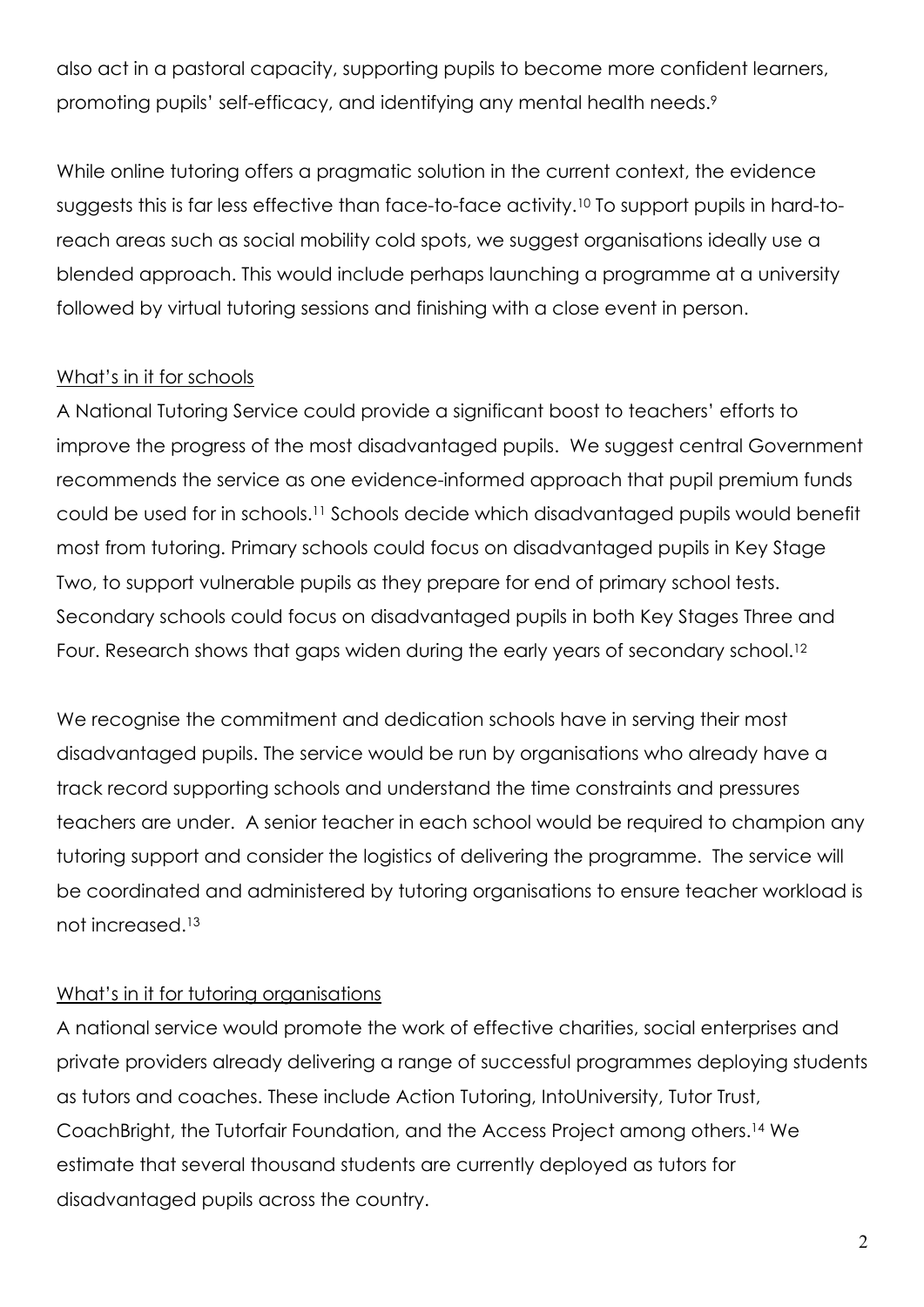The service would boost tutoring capacity in areas of the country where it is needed, and across different education phases. It will enable organisations to extend their reach through online tutoring for example. Recent graduates, corporate volunteers, retired teachers and sixth form pupils could be recruited as well. With graduate employment rates set to fall in the Covid-19 recession, the service could also offer graduates useful roles as they seek employment. The service, over time, could be extended to organisations involved in university access and apprenticeship support. It might also be possible to cooperate with commercial players in the sector who already have the considerable tutoring reach.

## What's in it for students

Volunteering for the service will appeal to students' sense of civic duty and giving back to others (this is offered by 'AmeriCorps' in the US among other volunteering oraanisations).15 Students could be rewarded for their service in many other ways, for example:

- Discounted Fees
- Academic Credits
- Access to internships
- A Recognition Award which is named on their Higher Education Academic Report/ Graduate Transcript.

• Benefits on University Campus – Discounted Prices on Campus/ Library Book Extended Borrowing Time/ Cards to Allow Club Access Free

## What's in it for universities

This will help universities meet their civic duties and commitment to social mobility, in addition to helping to establish a culture of volunteering on their campuses.16 With existing links to charities and local schools, universities are well placed to promote the National Tutoring Service among students. In 2018/19 there were 2.4 million students at UK higher education institutions.17

The service could be promoted at university events such as Freshers' Week and Careers Fairs. Students could also be told about the opportunity through direct communication with their University (an email, letter, lecture).<sup>18</sup>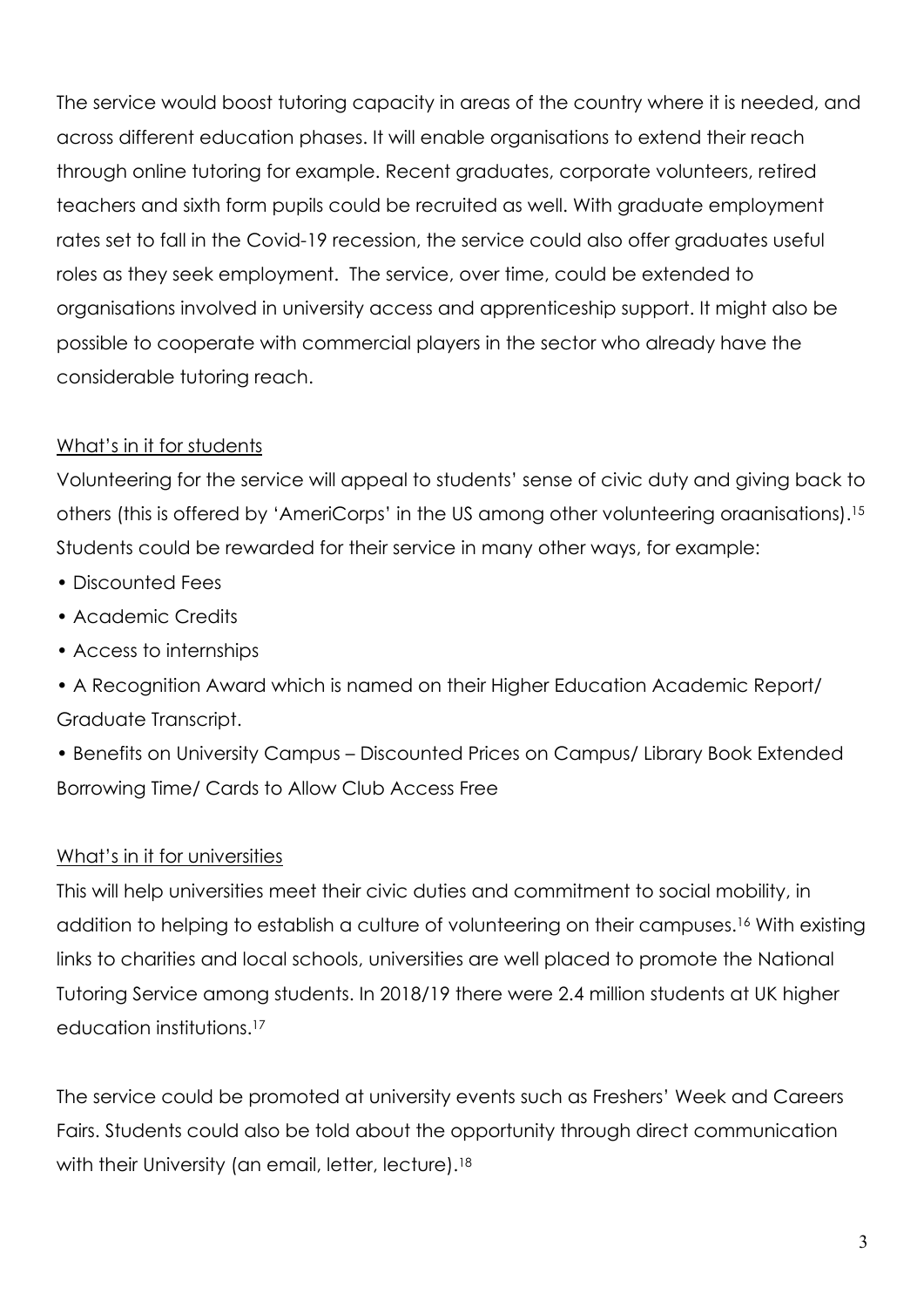#### Trainee teachers

The National Tutoring Service could also be extended to PGCE trainees. These students are well-positioned (due to their periods of school placement) and well equipped (through their subject specialist knowledge) to deliver targeted tutoring for disadvantaged pupils in secondary schools at Key Stage 4 and Key Stage 5.19 This would help students develop their skills. It could be a QTS requirement that trainees have undertaken one-to-one tutoring in at least one school placement. This is reflected one of the Teaching Standards teachers adhere to 'fulfil wider professional responsibilities.'

#### Ensuring minimum standards

A critical challenge for the service would be to ensure minimum standards are met for pupils across the country. With more time, the service might be based on one single tutoring model, with organisations bidding to undertake contracts. Major challenges for tutoring programmes can be high attritions rates among tutors, variability in quality, and lack of adequate preparation for tutors.20 Maintaining continuity between classroom teaching and tutoring sessions can be critical to successful delivery.

But given the immediate pressures on schools following the Covid-19 crisis we believe a more pragmatic approach is warranted with each organisation implementing their own delivery model as long as they meet a number of requirements. This would include ensuring tutors command a good understanding of English and Maths, and providing adequate training and safeguarding arrangements. Each organisation would adhere to common outcomes and agreed metrics for measuring impact.21

External evaluations to assess the effectiveness of different models of tutoring would be essential, building on the evaluations already undertaken by the Education Endowment Foundation.22 One possibility is supporting smaller rapid trials as soon as schools return gathering results in cumulative reviews.23 These would investigate the effectiveness of tutoring both inside and outside the school day and emerging approaches. Peer Tutor for example uses a peer tutoring app to connect tutors with learners via live online lessons using content from leading educational publishers.24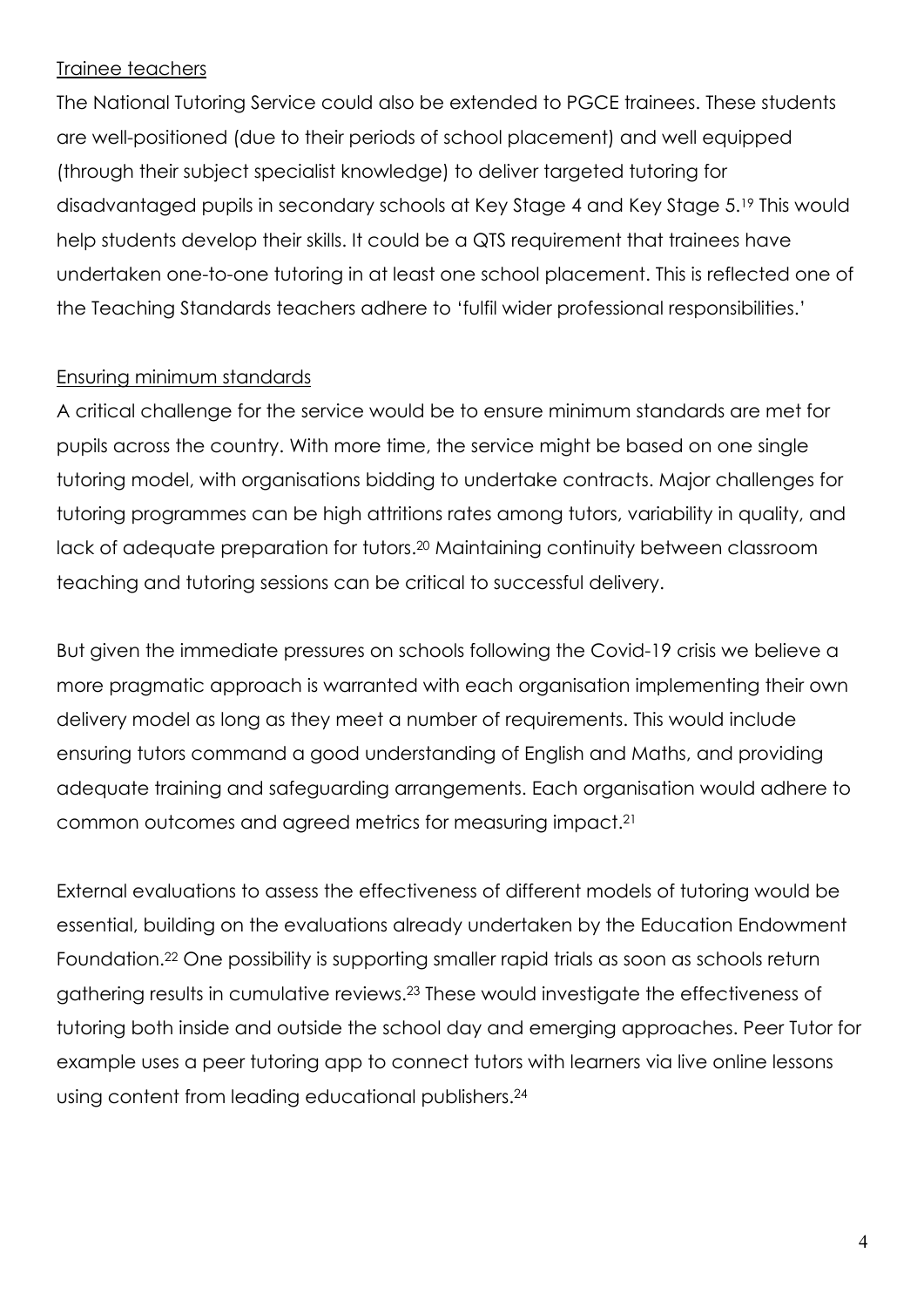#### Government role

The Government could assess the tutoring needs across different regions in detail, and agree the list of charities and social enterprises that qualify for potential support.25 There is a strong geographical spread and reach of existing tutoring organisations (see below) but what is lacking is the ability to deliver at scale which requires government funding and signposting. There is also a booming industry in private tutoring businesses.

Funding could be allocated through Pupil Premium funds. In 2019/20, £2.41 billion in Pupil Premium funding was allocated to schools for around 2 million pupils in England, with £1,320 allocated for each primary pupil on free school meals, and £935 allocated for each secondary pupil on free school meals. Similar grants are allocated to schools in other parts of the UK. Depending on scale, spending on a National Tutoring Service would amount to a small proportion of the annual Pupil Premium budget, perhaps totalling £50- 100 million. This might complement central funding for organisations to bid for.26 One possibility is that school trusts, employers, universities or external donors could match-fund this support. An alternative approach would be to channel funding through regional tutoring hubs around the country.27

The Government could promote the National Tutoring Service across the country, developing branded materials for all universities to disseminate. Amid social distancing measures during the Covid-19 crisis, many tutoring organisations have adopted an online approach. Existing organisations, because of their current pool of tutors who are trained and DBS checked, would be able to mobilise quickly to scale up their operations by September 2020. This could initially be via online provision if social distancing is still a factor. An early development might be a shared online platform signposting tutoring organisations.28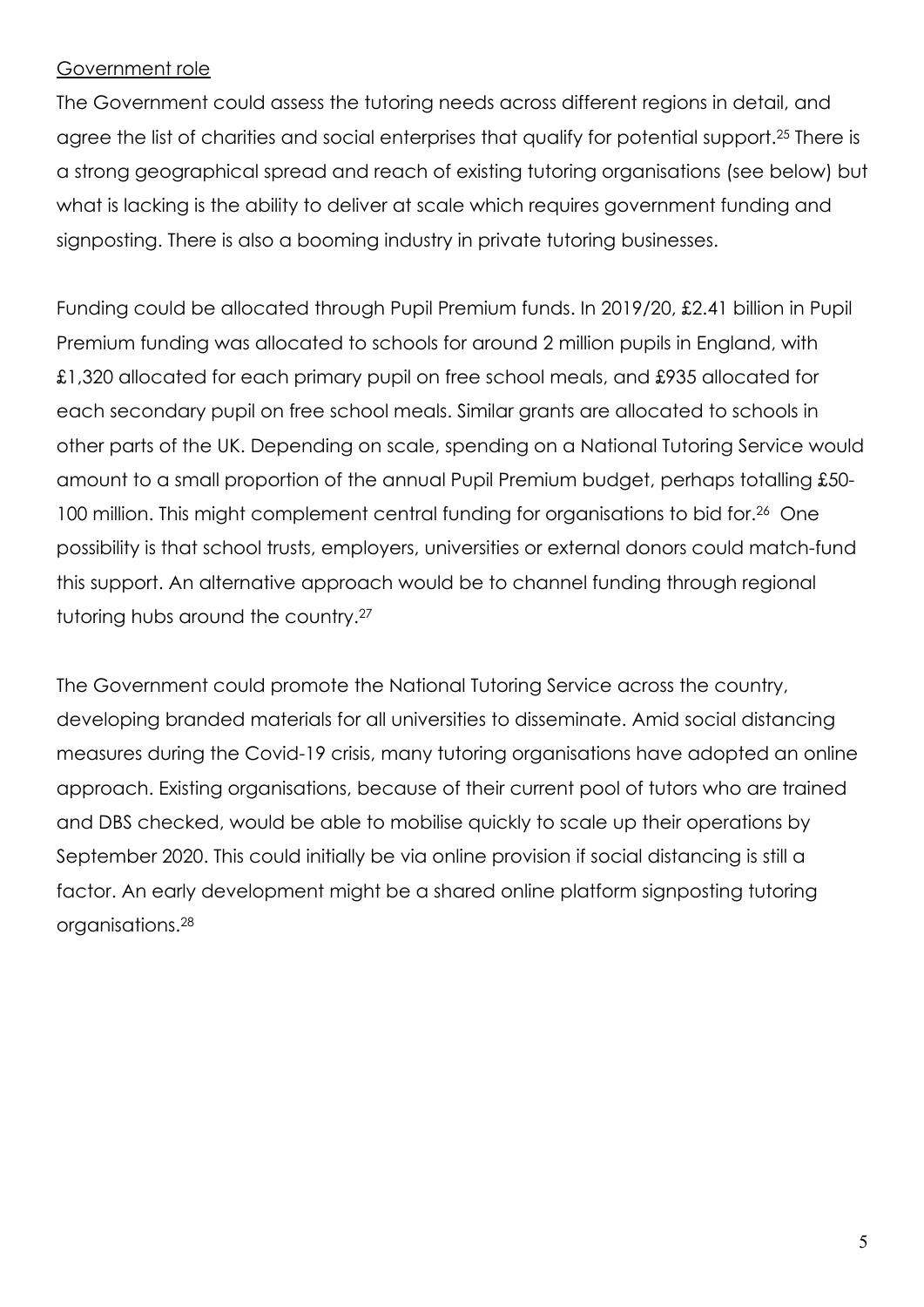# Regional provision

| Region                                    | Organisations known to already operate                                                                                              |
|-------------------------------------------|-------------------------------------------------------------------------------------------------------------------------------------|
| <b>North East</b>                         | Tutorfair and Action Tutoring                                                                                                       |
| North West                                | Action Tutoring, Tutorfair Tutor Trust and IntoUniversity                                                                           |
| <b>Yorkshire and the</b><br><b>Humber</b> | Tutorfair, IntoUniversity, Tutor Trust, Action Tutoring                                                                             |
| <b>West Midlands</b>                      | CoachBright, The Access Project, IntoUniversity, Tutorfair and Action<br>Tutoring                                                   |
| <b>East Midlands</b>                      | IntoUniversity, Tutorfair, The Access Project, Action Tutoring                                                                      |
| South West                                | CoachBright, Tutorfair, Action Tutoring, IntoUniversity                                                                             |
| South East                                | IntoUniversity, CoachBright, Team Up, Action Tutoring and Tutorfair                                                                 |
| <b>East of England</b>                    | Tutorfair                                                                                                                           |
| <b>Greater London</b>                     | IntoUniversity, CoachBright, The Access Project, Action Tutoring, Get<br>Further, Team Up, Literacy Pirates, AccessEd and Tutorfair |

## Current capacity

| Organisation                          | Capacity in 2019/20 (unless otherwise mentioned)                            |
|---------------------------------------|-----------------------------------------------------------------------------|
| <b>Action Tutoring</b>                | 2,526 pupils and 1150 tutors across 84 schools                              |
| <b>InfoUniversity</b>                 | 42,500 pupils and 2000 volunteers across 267 schools.                       |
| <b>Tutor Trust</b>                    | 2,400 pupils across 187 schools in 2018/19                                  |
| <b>CoachBright</b>                    | 1 400 pupils and 700 university student tutors/coaches across 41<br>schools |
| <b>Tutorfair</b><br><b>Foundation</b> | 261 pupils and 26 tutors across 11 schools.                                 |
| <b>The Access Project</b>             | 1520 pupils and 1350 tutors across 38 schools in 2019/20.                   |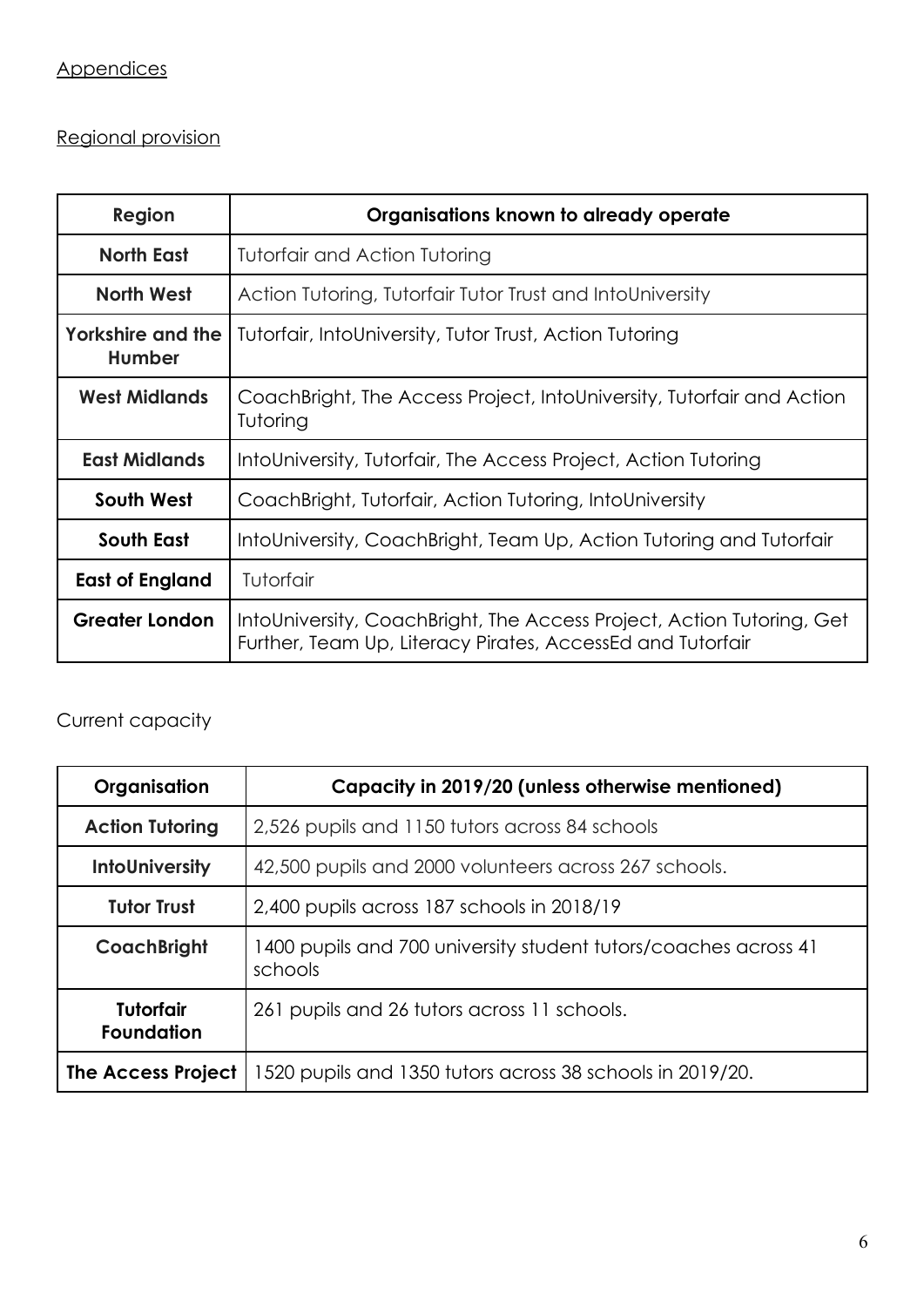#### Evidence on one-to-one tutoring

- o Delivered well, face to face tutoring can lead to an extra five months learning gain for pupils during one academic year. Benjamin Bloom (1984) used it as the benchmark for the greatest rate of progress a learner can make.
- o The highest impacts are associated with tutoring by teachers, but effects have also been found for teaching assistants and undergraduates.
- o Professional development, training and structured guidance for tutors are essential to ensure impact, particularly those who are less qualified and experienced.
- o There is more evidence that tutoring works for primary age pupils; far less for secondary pupils.
- o To date, small or no effect sizes have been found from online tutoring.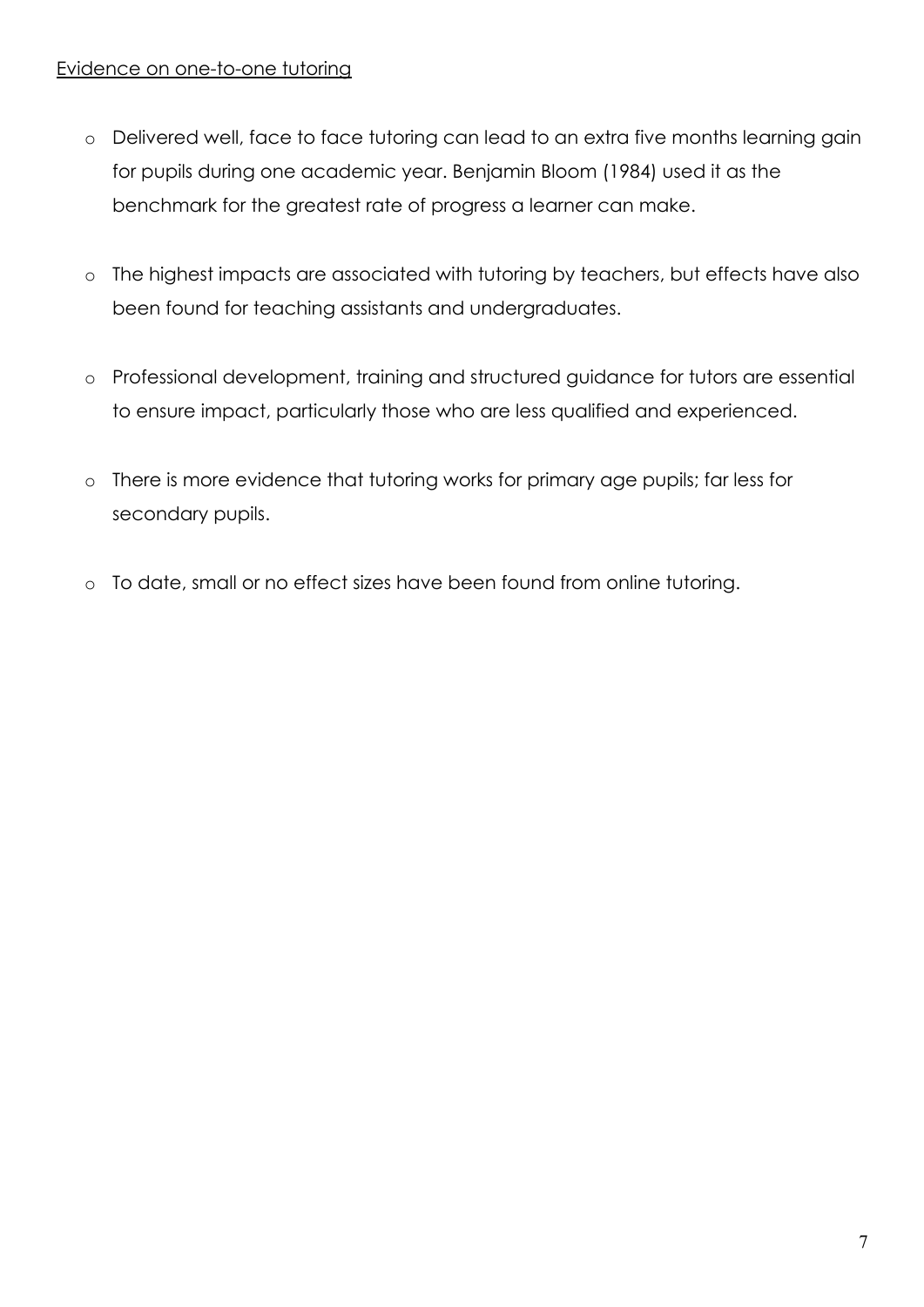#### **Notes**

<sup>1</sup> Lee Elliot Major is Professor of Social Mobility at the University of Exeter, Emily Tyers is a Teacher of Human Science at Ivybridge Community College, Robin Chu is CEO of CoachBright

<sup>2</sup> This note builds on idea for a National Tutoring Service. See: 'We need to up our game on social mobility' Lee Elliot Major, 4th April 2020, The Telegraph https://www.telegraph.co.uk/education/2020/04/04/needgame-social-mobility/. A National Tutoring Service is among several reforms suggested for improving social mobility in the forthcoming book What Do We Know and What Should We Do About Social Mobility? Lee Elliot Major and Stephen Machin to be published by Sage. https://uk.sagepub.com/en-gb/eur/what-do-weknow-and-what-should-we-do-about-social-mobility/book273671

<sup>3</sup> Efforts to close the achievement gap between poorer pupils and their more privileged peers in England had been stalling even before the Covid-19 pandemic. In February 2020, the Department for Education reported a slight increase in the 'pupil attainment gap index' in England for a second year. The fear post Covid-19 is that the gap will become wider, reversing the gains made over the last decade. See: https://assets.publishing.service.gov.uk/government/uploads/system/uploads/attachment\_data/file/863815 /2019\_KS4\_revised\_text.pdf.

For discussion on gap trends, see also Education Policy Institute (2019) Education in England: Annual Report.

<sup>4</sup> The Sutton Trust has produced a series of reports on the boom in private tutoring. For an overview on the tutoring industry see: Kirby P. (2016), Shadow Schooling: Private tuition and social mobility in the UK, Sutton Trust. For a discussion on the 'escalating education arms race' see: Elliot Major, L, and Machin S. (2018) Social Mobility and Its Enemies, Pelican Books. Pupils at private schools are twice as likely as state-educated pupils to receive private tuition.

<sup>5</sup> Summer learning loss has been documented across the world, with poorer children lagging further behind when they return to school. Low-income pupils are as much three months behind their better-off peers in reading achievement after the long summer vacation in the United States. Learning slides are also observed for maths. Other studies using different methodologies reach comparable estimates. See: Cooper H., Nye B., Charlton K., Lindsay J., Greathouse S. (1996). The effects of summer vacation on achievement test scores: A narrative and meta-analytic review. Review of Educational Research, 66(3), 227–268.

<sup>6</sup> For an overview on the benefits of one-to-one tuition, see: Elliot Major, L. and Higgins S. (2019) What Works? Research and evidence for successful teaching, Bloomsbury Education. See also: The Sutton Trust-Education Endowment Foundation Teaching and Learning Toolkit. London: Education Endowment Foundation. See also: https://robertslavinsblog.wordpress.com/2018/04/05/new-findings-on-tutoring-four-shockers/

<sup>7</sup> Torgerson, C. and Bell, K. and Coleman, E. and Elliott, L. and Fairhurst, C. and Gascoine, L. and Hewitt, C. and Torgerson, D. (2018) Tutor Trust : affordable primary tuition. Education Endowment Foundation.

<sup>8</sup> See for example: White, K., Eames, A. and Sharp, C. (2007), A qualitative evaluation of the IntoUniversity programme. NFER; Understanding IntoUniversity's impact on attainment: A qualitative research study (2019), Renaisi; Seleznyov S (2019), CoachBright Primary: Evaluating the effects of a maths coaching programme on Year 6 Pupil Premium Pupils, Institute for Effective Education and Luchinno P (2016); Action Tutoring's Small-Group Tutoring Programme: An Impact Evaluation using statistical comparison groups, National Institute of Economic and Social Research;

<sup>9</sup> See for example: Elliot Major, L. and Higgins S. (2019) What Works? Research and evidence for successful teaching, Bloomsbury Education. https://www.bloomsbury.com/uk/what-works-9781472965639/

<sup>10</sup> Some caution is needed for online tutoring with less evidence of effectiveness. See for example: Inns, A., Lake, C., Pellegrini, M., & Slavin, R. (2018). Effective programs for struggling readers: A best-evidence synthesis. Paper presented at the annual meeting of the Society for Research on Educational Effectiveness, Washington, DC. See also the evaluation of a programme that used online math tutors over the Internet from India and Sri Lanka to tutor pupils in England. This found no effect. See: Torgerson et al, (2016) Affordable Online Maths Tuition: Evaluation Report and Executive Summary, Education Endowment Foundation. The EEF is currently evaluating the MyTutor Schools Programme: https://educationendowmentfoundation.org.uk/projects-and-evaluation/projects/mytutor/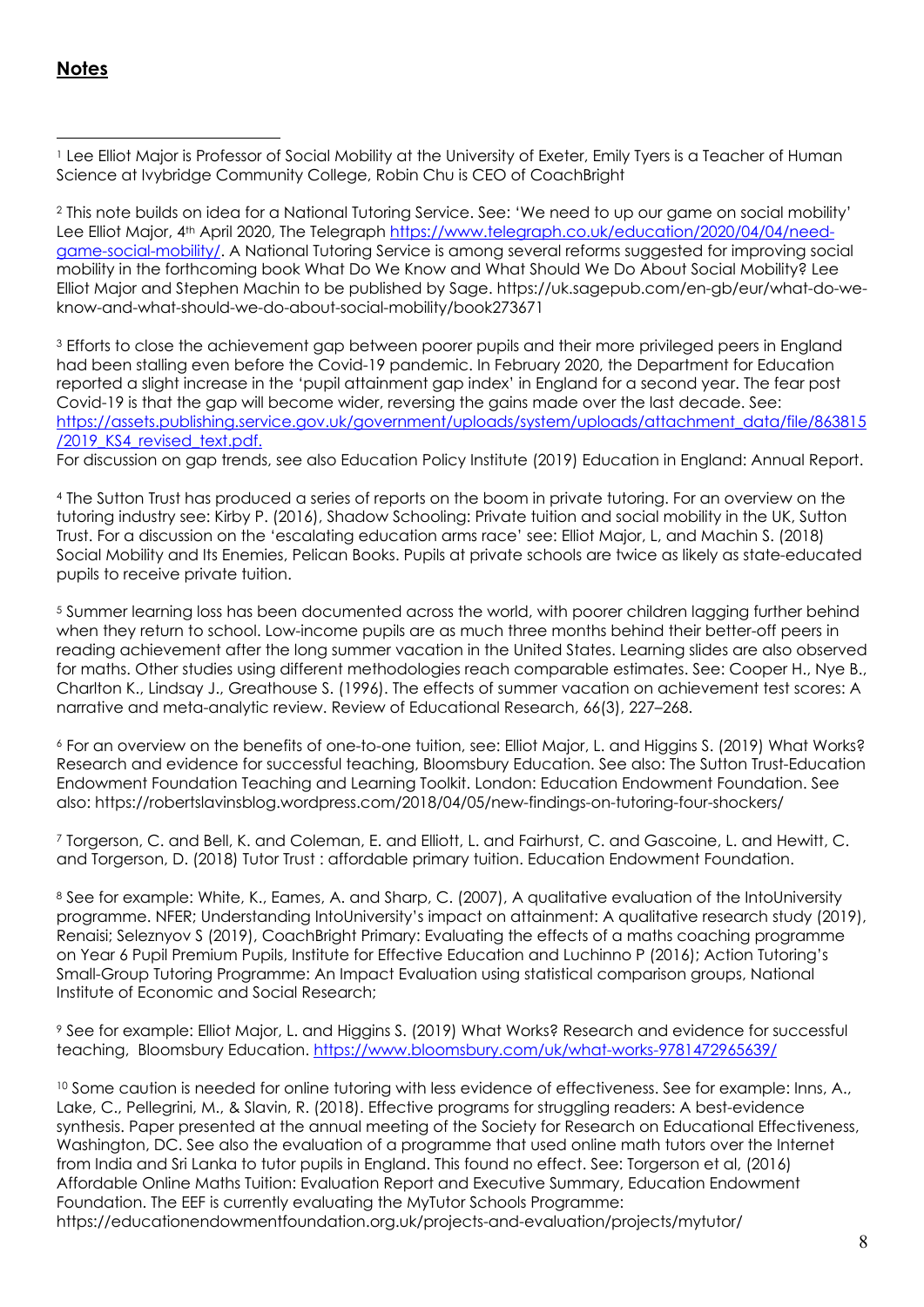<sup>11</sup> Schools choose how to spend their pupil premium money, publishing the details online. The Education Endowment Foundation's guide on pupil premium spending recommends a tiered approach including one-to-one tuition:

https://educationendowmentfoundation.org.uk/public/files/Publications/Pupil\_Premium\_Guidance.pdf.

<sup>12</sup> See for example: Bradbury B., M. Corak, J. Waldfogel and E. Washbrook (2015) Too Many Children Left Behind: The U.S. Achievement Gap in Comparative Perspective, Russell Sage Foundation.

<sup>13</sup> The Department for Education is committed to reducing teacher workload. Findings from the Teacher Workload Survey (2019, p12) Research Report noted that most teacher respondents reported that they could not complete their workload within their contracted hours, that they did not have an acceptable workload, and that they did not achieve a good work-life balance. The Teacher Workload Survey is a largescale nationally representative online survey of teachers, middle leaders and senior leaders. https://assets.publishing.service.gov.uk/government/uploads/system/uploads/attachment\_data/file/855933 /teacher\_workload\_survey\_2019\_main\_report\_amended.pdf

<sup>14</sup> Action Tutoring works with pupils from disadvantaged backgrounds to ensure they reach at least national standards in English and maths, using high quality volunteer tutors, www.actiontutoring.org.uk IntoUniversity works in disadvantaged postcode districts with the aim to open the door to higher education for socially disadvantaged pupils, https://intouniversity.org/; Tutor Trust works to transform the achievements and life chances of British school children using one-to-one tuition. https://www.thetutortrust.org/; CoachBright works with young people from low-income backgrounds to improve their grades, confidence and independence so they can lead the lives they want through 1-1 tutoring/coaching. http://www.coachbright.org/; The Tutorfair Foundation aims to provide access to high quality tutoring for disadvantaged pupils, offering free tutoring which is funded through paid Tutorfair lessons. https://www.tutorfair.com/

15 AmeriCorps encourages American citizens to engage in a sense of civic duty. Approximately 75,000 Americans join schemes each year in order to 'be the greater good' and 'get things done'. AmeriCorps works across a range of areas, including social disadvantage and education. AmeriCorps offers volunteers a number of benefits including a living allowance and gaining professional skills. Furthermore, the Segal AmeriCorps Education Award helps pay for college, technical schools, or to repay student loans. The Corporation for National and Community Service serves nearly 12,000 schools, including 1 out of every 4 low-performing schools. The aim is to improve students' academic achievement by increasing their engagement and providing one-on-one time with a concerned, involved adult. https://www.nationalservice.gov/programs/americorps

<sup>16</sup> UPP Foundation (2019), Truly Civic: Strengthening the connection between universities https://uppfoundation.org/wp-content/uploads/2019/02/Civic-University-Commission-Final-Report.pdf

<sup>17</sup> See: Higher Education Student Statistics: UK, 2018/19, https://www.hesa.ac.uk/news/16-01-2020/sb255 higher-education-student-statistics

18 University events such as Freshers Fairs' attract high numbers of students. Such events would provide opportunities to promote the National Tutoring Service as students return to or join their universities in September. BAM (2014, p3) reported that they were able to support their brands to "get up close and personal with more than one million eager students at Freshers' Fairs all over the UK". This illustrates the volume of students attending such events. https://www.bamuk.com/wp-content/uploads/2014/02/BAM-National-Freshers-Report.pdf

<sup>19</sup> There are a number of different pathways into teaching, including the university pathway for graduates known as the Postgraduate Certificate in Education (PGCE). The duration of the PGCE is one year, and PGCE students are required to undertake placements in at least 2 different schools and complete 120 days of practical classroom experience. Secondary PGCE courses require students to have a specialism, which would be particularly beneficial to the National Tutoring Service – providing specialist tutoring for Key Stage 4 and Key Stage 5 students. According to *WhatUni?* There are 76 universities in the UK which offer over 700 PGCE courses. https://www.whatuni.com/postgraduate-

courses/search?subject=pgce&sort=crh&pageno=8 . According to the Department for Education's Initial Teacher Training Census for the Academic Year 2018-2019 there were 29,255 new postgraduate entrants to teaching training in 2018.